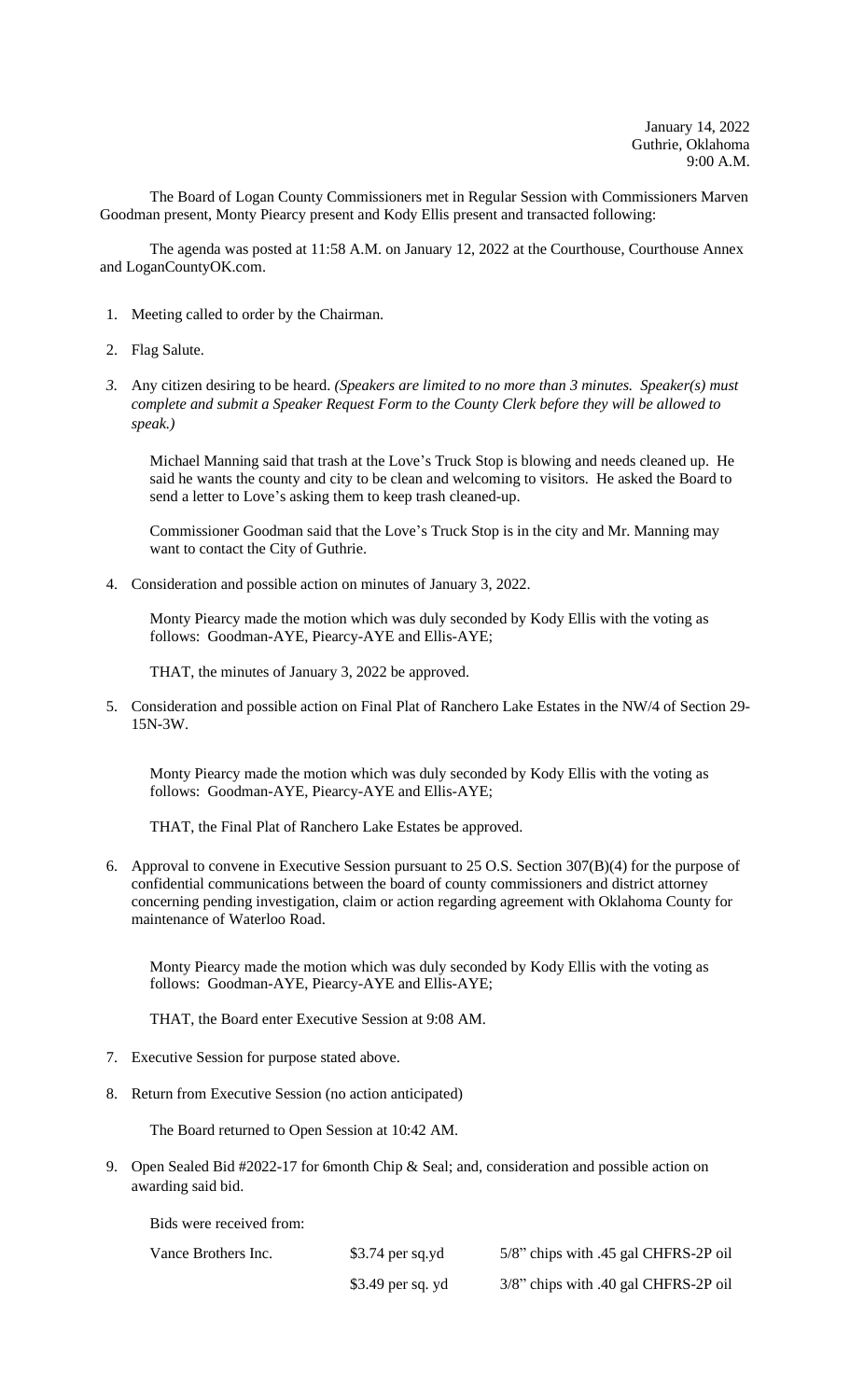Monty Piearcy made the motion which was duly seconded by Kody Ellis with the voting as follows: Goodman-AYE, Piearcy-AYE and Ellis-AYE;

THAT, Bid #2022-17 for 6mo chip and seal be awarded to Vance Brothers Inc.

10. Consideration and possible action regarding design of a new county seal.

Commissioner Goodman said that work is still being done to the proposed seal. He asked that this item be moved to January 31, 2022.

11. Consideration and possible action to set date and time for inspection of Fairgrounds.

Kody Ellis made the motion which was duly seconded by Monty Piearcy with the voting as follows: Goodman-AYE, Piearcy-AYE and Ellis-AYE;

THAT, a special meeting of the Board of County Commissioners be held January 24, 2022 at 10:00 AM at the fairgrounds to conduct a walk-through inspection.

12. Consideration and possible action on Resolution accepting \$6600.00 donation from Dusky Smith to District #2 for ½ mile of rock on Cooksey Rd beginning east of 6415 Cooksey Rd then west to Post Rd.

Monty Piearcy made the motion which was duly seconded by Kody Ellis with the voting as follows: Goodman-AYE, Piearcy-AYE and Ellis-AYE;

THAT, Resolution #22-001 accepting a \$6600.00 donation from Dusky Smith to District #2 for ½ mile of rock on Cooksey Rd be approved.

13. Acknowledge receipt of Notice of Tort Claim form James Shiel and forward to ACCO County Claims.

Monty Piearcy made the motion which was duly seconded by Kody Ellis with the voting as follows: Goodman-AYE, Piearcy-AYE and Ellis-AYE;

THAT, the Board acknowledges receipt of the Notice of Tort Claim from James Shiel and forwards to ACCO County Claims.

14. Consideration and possible action on Detention Transportation Claim for November 2021 in the amount of \$425.37.

Kody Ellis made the motion which was duly seconded by Marven Goodman with the voting as follows: Goodman-AYE, Piearcy-AYE and Ellis-AYE;

THAT, the Detention Transportation Claim for November 2021, in the amount of \$425.37, be approved.

15. Receive Bridge Inspection reports from CEC Engineering.

Bobby Kennish, CEC Engineering, said that he would meet with each Commissioner individually after the meeting.

16. Consideration and possible action on Resolution(s) Appointing Requisitioning Officers for various accounts.

None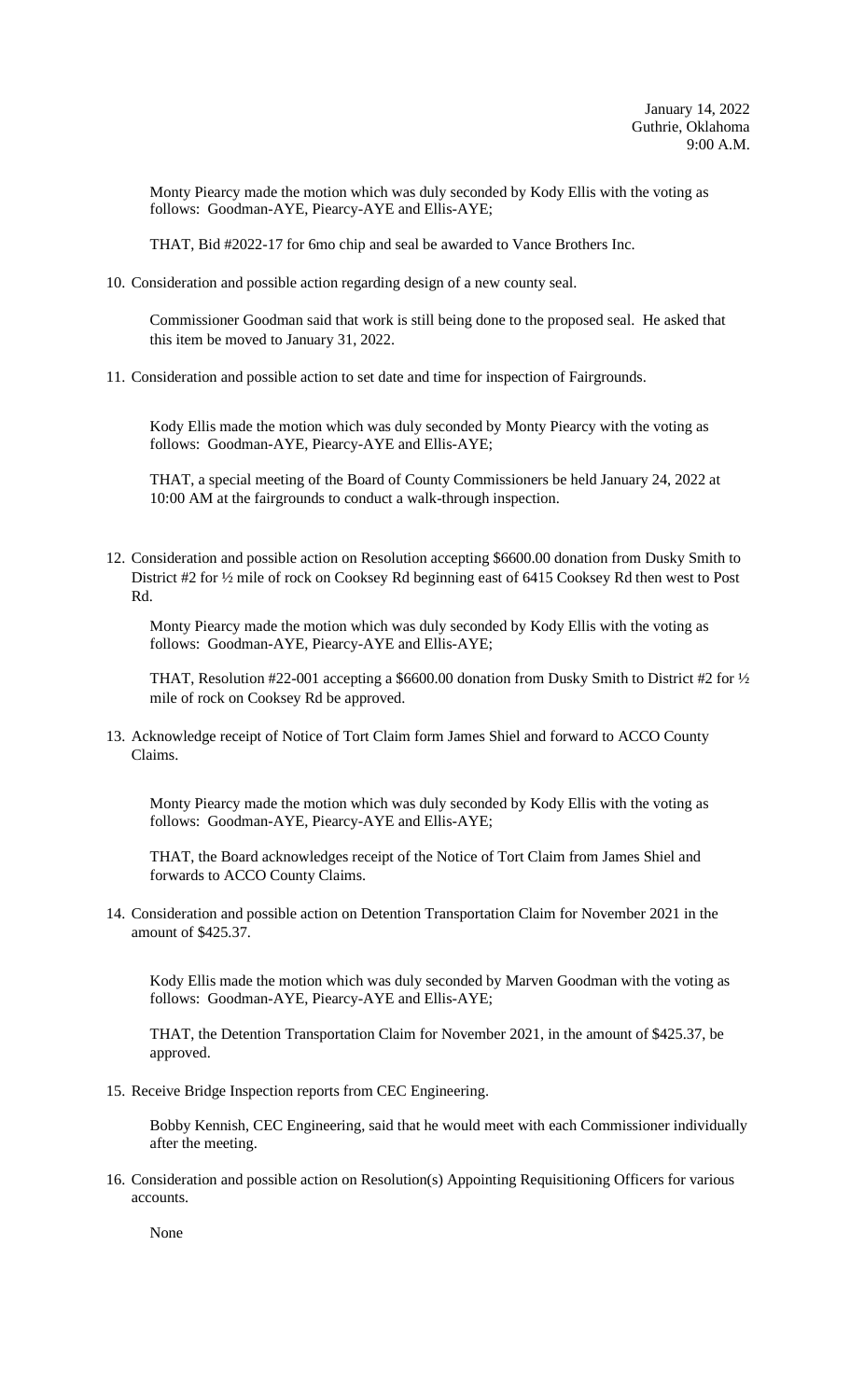17. Consideration and possible action on Resolution(s) Appointing Receiving Officers for various accounts.

Monty Piearcy made the motion which was duly seconded by Kody Ellis with the voting as follows: Goodman-AYE, Piearcy-AYE and Ellis-AYE;

THAT, Resolution #22-002 appointing Barbara Ebersole as Receiving Officer for OSU Extension, be approved.

## 18. Discussion and possible action on the Consent Agenda:

Monty Piearcy made the motion which was duly seconded by Kody Ellis with the voting as follows: Goodman-AYE, Piearcy-AYE and Ellis-AYE;

THAT, the Consent Agenda be approved:

 Approve Payroll Claims for first installment of January 2022 Batch 687 – Pages 33-161-A

Transfer of Appropriations within Various Accounts

1102-6-4100-2005 to 1102-6-4100-4130 \$986.50

Approve Blanket Purchase Orders to Various Vendors for repairs, parts, equipment, *services*, supplies and miscellaneous items. Purchase Orders #222735 - #222756

Accept monthly reports of County Officers

Monthly Report of the Health Dept.

Monthly Report of the Election Bd

19. Discussion and possible action on Approving Claims for payment for January 2022.

Kody Ellis made the motion which was duly seconded by Monty Piearcy with the voting as follows: Goodman-AYE, Piearcy-AYE and Ellis-AYE;

THAT, the printout of claims for County Expenditures for January 14, 2022, Batch 026, \$405,184.00 and Reserve Batch 060, \$5388.39, be approved and signed. The County Clerk is instructed to issue warrants for said claims in stated amounts. (See pages beginning 33-171-1).

20. Discussion and possible action on Approving Purchase Card Payments for January 2022.

Monty Piearcy made the motion which was duly seconded by Kody Ellis with the voting as follows: Goodman-AYE, Piearcy-AYE and Ellis-AYE;

THAT, the following P-Card purchase orders be approved for payment:

| PO #223019 | \$199.95  | PO #223070 | \$232.06 |
|------------|-----------|------------|----------|
| PO #223060 | \$479.85  | PO #222908 | \$188.84 |
| PO #223007 | \$17.79   | PO #222841 | \$ 77.00 |
| PO #223003 | \$1230.08 |            |          |

## ADDENDUM

1. Consideration and possible action on Resolution on establishing a county-wide burn ban until Friday, January 28, 2022.

Steven Haga, Emergency Management Director, said that conditions are still in high fire danger. He said a poll of county fire chiefs indicate 12 of 13 are in favor of continuing the fire ban.